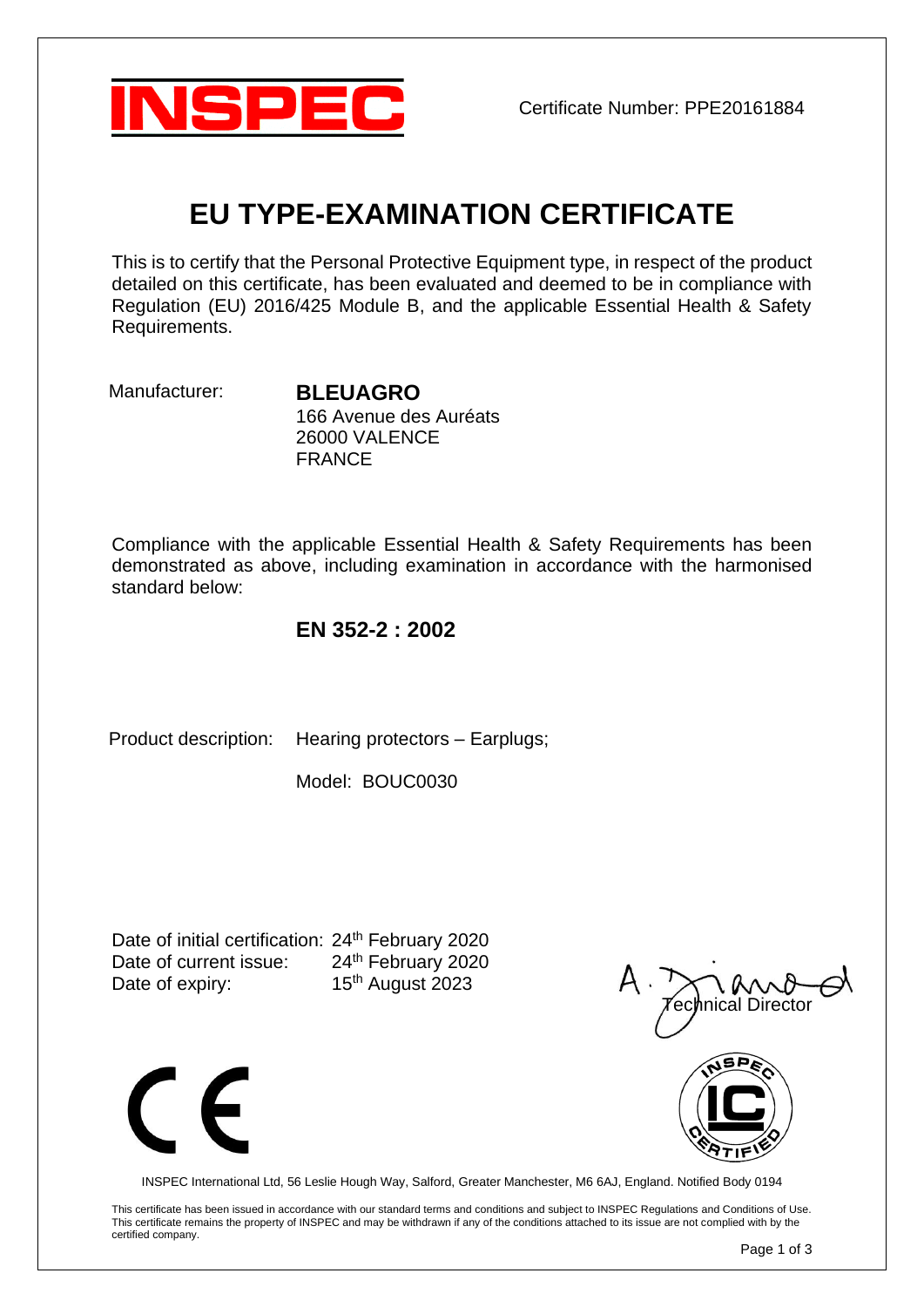

## **Product details**

| <b>Model identification:</b> | BOUC0030 (Aural type, Detectable, Disposable)            |
|------------------------------|----------------------------------------------------------|
|                              | <b>Technical file reference:</b> TF18161025 & TF20161884 |
| Category:                    | Ш                                                        |

Category III product must also have a certificate demonstrating conformity with Module C2 or D of Council Regulation (EU) 2016/425.

#### **Performance levels:**

| Frequency               | 'Hz) | 125  | 250  | 500  | 1000 | 2000 | 400C | 8000 |
|-------------------------|------|------|------|------|------|------|------|------|
| <b>Mean Attenuation</b> | dB   | 36.2 | 37.6 | 36.9 | 37.7 | 37.6 | 47.9 | 44.6 |
| Standard deviation      | dB'  | 4.5  | 4.5  |      | 3.5  | 3.4  |      | 4.   |
| Minimum attenuation     | (dB) | 31.7 | 33.1 | 33.9 | 34.2 | 34.2 | 43.6 | 40.5 |

| ৴<br>– | ື | - |  |
|--------|---|---|--|
|        |   |   |  |

**Options:** None

**Sizes:** Nominal diameter, 6-12 mm

**Accessories:** None

INSPEC International Ltd, 56 Leslie Hough Way, Salford, Greater Manchester, M6 6AJ, England. Notified Body 0194

This certificate has been issued in accordance with our standard terms and conditions and subject to INSPEC Regulations and Conditions of Use. This certificate remains the property of INSPEC and may be withdrawn if any of the conditions attached to its issue are not complied with by the certified company.